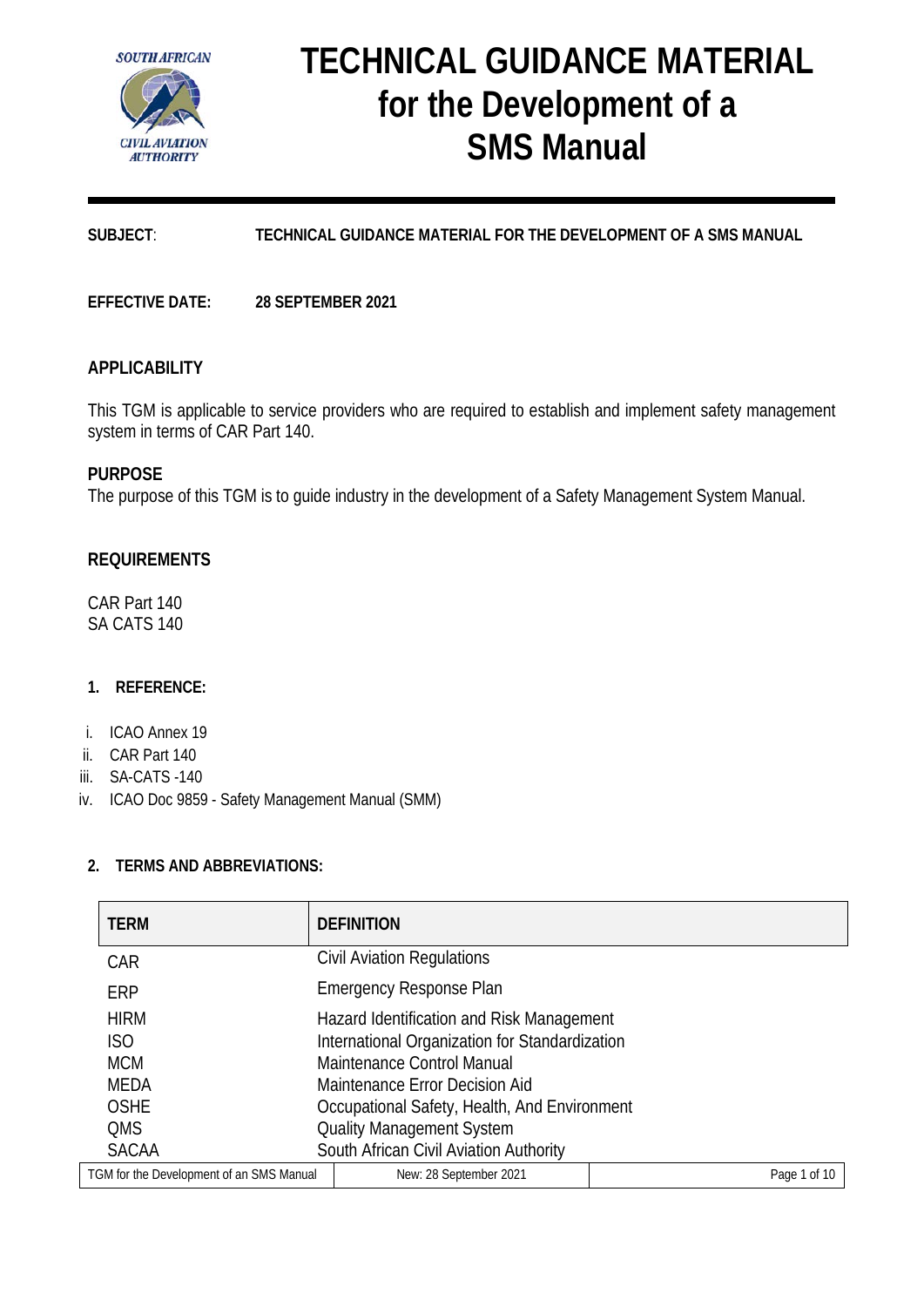| <b>SeMS</b> | <b>Security Management System</b>    |
|-------------|--------------------------------------|
| <b>SMS</b>  | Safety Management System             |
| <b>SOPS</b> | <b>Standard Operating Procedures</b> |
| <b>SPIS</b> | <b>Safety Performance Indicators</b> |
| <b>TGM</b>  | <b>Technical Guidance Material</b>   |

## **3. GENERAL**

- 3.1 This TGM serves to guide organizations in their compilation of a top-level SMS manual (or document) to define their SMS framework and its associated elements. The manual may form part of an operations manual or can be a stand-alone SMS manual or be integrated as a consolidated SMS section/chapter within an appropriate approved manual of the organization (e.g., the organization's manual of procedures or company manual).
- 3.2 Using the suggested format and content items in this TGM and adapting them as appropriate is one way in which an organization can develop its own top-level SMS manual. The extent of the SMS depends on the organisation complexity and its system description.
- 3.3 The manual will serve to communicate the organization's SMS implementation internally as well as with relevant external organizations. The manual shall be subject to or approval by the Director as evidence of the acceptance of the SMS.
	- **Note:** A distinction is to be made between an SMS manual and its operational supporting records and documents. The latter refers to historical and current records and documents generated during implementation and operation of the various SMS processes. These are documentary evidence of the ongoing SMS activities of the organization.

# **4. FORMAT OF THE SMS MANUAL**

- 4.1 The SMS manual may be formatted in the following manner:
	- a) Section heading;
	- b) Objective;
	- c) Criteria;
	- d) Cross-reference documents.
- 4.2 Below each numbered "section heading" is a description of the "objective" for that section, followed by its "criteria" and "cross-reference documents". The "objective" is what the organization intends to achieve by doing what is described in that section. The "criteria' defines the scope of what should be considered when writing that section. The "cross-reference documents" links the information to other relevant manuals or SOPs of the organization which contain details of the element or process as applicable.

## **5. CONTENTS OF THE MANUAL**

- 5.1 The contents of the manual may include the following sections:
	- 5.1.1 Document control;
	- 5.1.2 SMS regulatory requirements;
	- 5.1.3 Scope and integration of the safety management system
	- 5.1.4 Safety policy;

| TGM for the Development of an SMS Manual | New: 28 September 2021 | Page 2 of<br>. |
|------------------------------------------|------------------------|----------------|
|                                          |                        |                |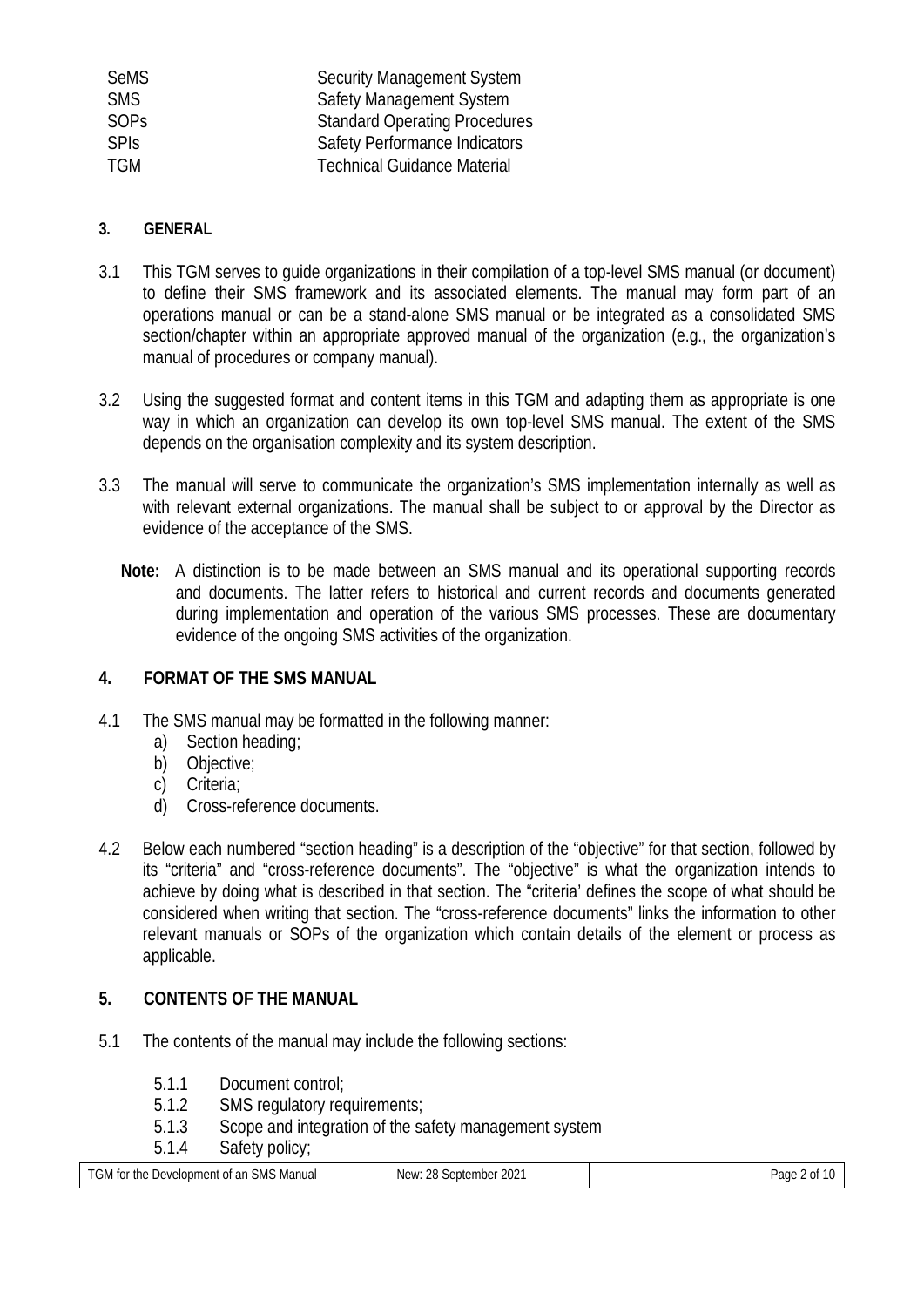- 5.1.5 Safety objectives;<br>5.1.6 Safety accountabi
- Safety accountabilities, responsibilities and key personnel;
- 5.1.7 Safety reporting systems and remedial actions;<br>5.1.8 Hazard identification and risk assessment;
- 5.1.8 Hazard identification and risk assessment;<br>5.1.9 Safety performance monitoring and measu
- Safety performance monitoring and measurement;
- 5.1.10 Safety-related investigations and remedial actions;<br>5.1.11 Safety training and communication:
- 5.1.11 Safety training and communication;<br>5.1.12 Continuous improvement and SMS
- 5.1.12 Continuous improvement and SMS audit;<br>5.1.13 SMS records management:
- 5.1.13 SMS records management;<br>5.1.14 Management of change: and
- 5.1.14 Management of change; and<br>5.1.15 Emergency/contingency resp
- Emergency/contingency response plan.
- A. Below is an example of the type of information that should be included in each section using the format prescribed in 4.2.

## **1. Document control**

## *Objective*

Describe how the manual(s) will be kept up to date and how the organization will ensure that all personnel involved in safety-related duties have the most current version.

## *Criteria*

- a) Hard copy or controlled electronic media and distribution list.
- b) The correlation between the SMS manual and other existing manuals such as the maintenance control manual (MCM) or the operations manual.
- c) The process for periodic review of the manual and its related forms/documents to ensure their continuing suitability, adequacy and effectiveness.
- d) The manual's administration, approval and regulatory acceptance process.

## *Cross-reference documents*

Quality manual, engineering manual, etc.

## **2. SMS regulatory requirements**

## *Objective*

Address current SMS regulations and guidance material for necessary reference and awareness by all concerned.

## *Criteria*

- a) Spell out the current SMS regulations/standards. Include the compliance timeframe and advisory material references as applicable.
- b) Where appropriate, elaborate on or explain the significance and implications of the regulations to the organization.
- c) Establish a correlation with other safety-related requirements or standards where appropriate.

## *Cross-reference documents*

*SMS regulation/requirement references, SMS guidance document references, etc.*

| TGM.<br>the<br>SMS Manual<br>Development<br>. ar<br>tor<br>- 1115<br>IJU.<br>$\mathbf{U}$ | $\sim$ $\sim$<br>ົ<br>New<br>sente<br>ZUZ<br>ember | $\sqrt{2}$<br>a mar |
|-------------------------------------------------------------------------------------------|----------------------------------------------------|---------------------|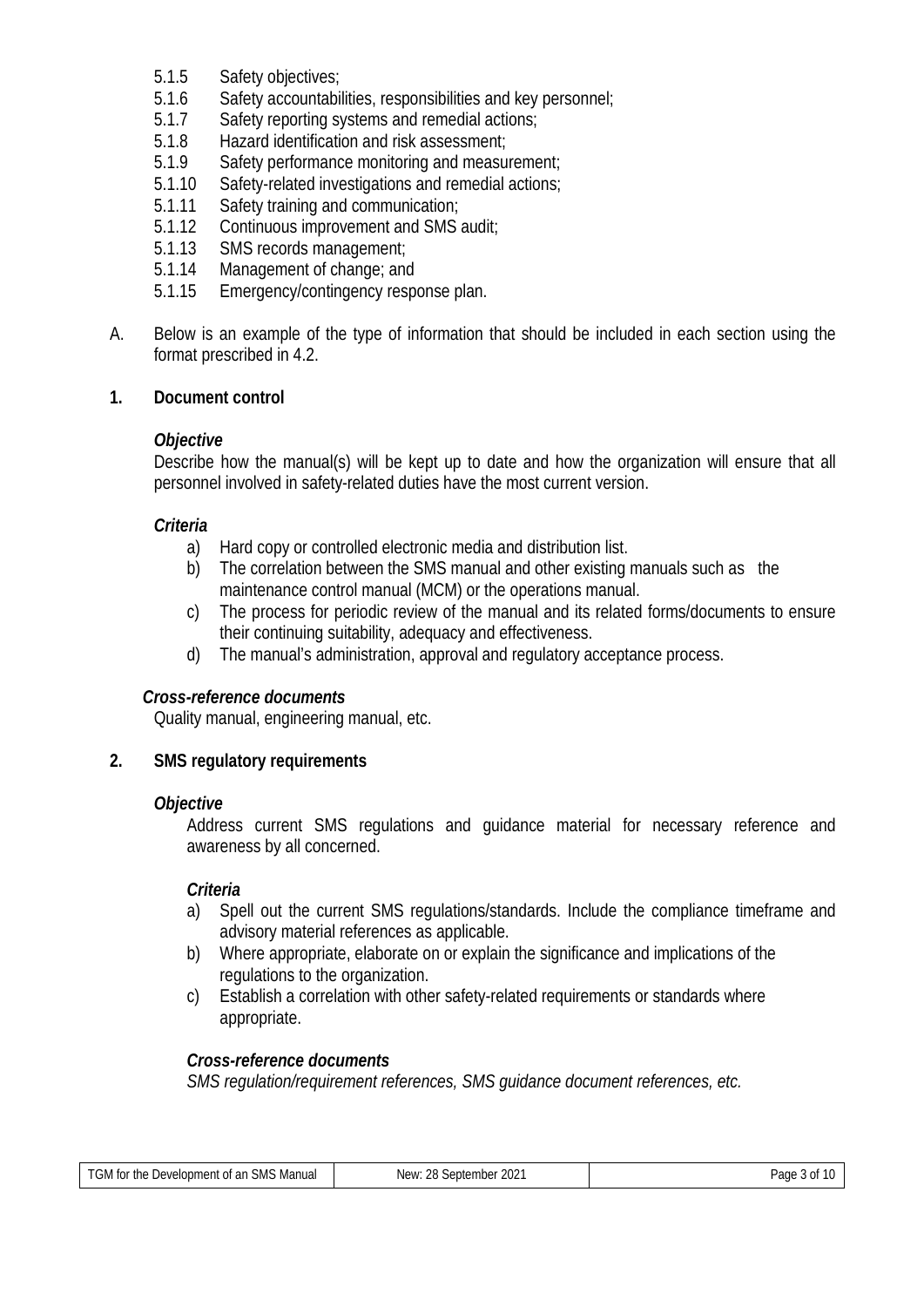# **3. System description, scope and integration of the safety management system**

# *Objective*

Describe the scope and extent of the organization's aviation-related operations and facilities within which the SMS will apply. The scope of the processes, equipment and operations deemed eligible for the organization's hazard identification and risk management (HIRM) programme should also be addressed.

# *Criteria*

- a) Spell out the nature of the organization's aviation business and its position or role within the industry as a whole.
- b) Spell our organisational interfaces, including third party service providers (internal and external)
- c) Identify the major areas, departments, workshops and facilities of the organization within which the SMS will apply.
- d) Identify the major processes, operations and equipment which are deemed eligible for the organization's HIRM programme, especially those which are pertinent to aviation safety. If the scope of the HIRM-eligible processes, operations and equipment is too detailed or extensive, it may be controlled under a supplementary document as appropriate.
- e) Where the SMS is expected to be operated or administered across a group of interlinked organizations or contractors, define and document such integration and associated accountabilities as applicable.
- f) Where there are other related control/management systems within the organization, such as QMS, OSHE and SeMS, identify their relevant integration (where applicable) within the aviation SMS.

# *Cross-reference documents*

Quality manual, engineering manual, etc.

# **4. Safety policy**

# *Objective*

Describe the organization's intentions, management principles and commitment to improving aviation safety in terms of the product or service provider. A safety policy should be a short description similar to a mission statement.

# *Criteria*

- a) The safety policy should correspond with system description and be tailored to address individual organisational complexities.
- b) The safety policy states the organization's intentions, management principles and commitment to continuous improvement in aviation safety.
- c) The safety policy is approved and signed by the Accountable executive.
- d) The safety policy is promoted by the Accountable executive and all other managers.
- e) The safety policy is reviewed periodically.
- f) Personnel at all levels are involved in the establishment and maintenance of the safety management system.

| $T$ $C$ $M$ $f$<br><b>SMS Manual</b><br>∵the i<br>. Development<br>u an<br>tor<br>∩t<br>ЫVІ<br>u | າດ<br>$\Omega$<br>NIA₩<br>september<br>ZUZ.<br>- 77<br><b>MIL</b> | Page<br>Λt<br>u<br>שו |
|--------------------------------------------------------------------------------------------------|-------------------------------------------------------------------|-----------------------|
|                                                                                                  |                                                                   |                       |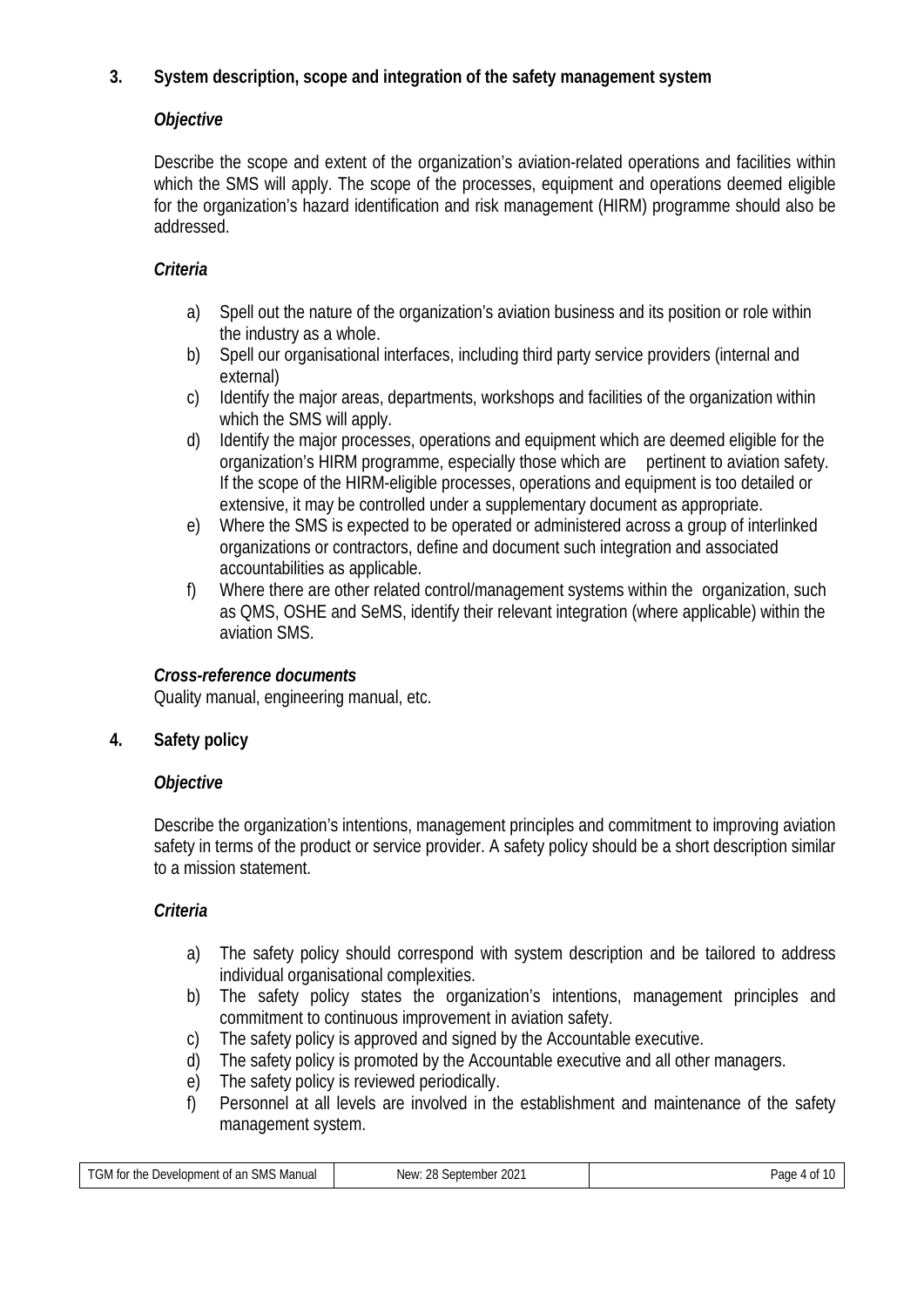g) The safety policy is communicated to all employees with the intent that they are made aware of their individual safety obligations.

## *Cross-reference documents*

Safety policy, etc.

## **5. Safety objectives**

## *Objective*

Describe the safety objectives of the organization. The safety objectives should be a short statement that describes in broad terms what the organization hopes to achieve.

## *Criteria*

- a) The safety objectives have been established.
- b) The safety objectives are expressed as a top-level statement describing the organization's commitment to achieving safety.
- c) There is a formal process to develop a coherent set of safety objectives.<br>d) The safety objectives are publicized and distributed.
- The safety objectives are publicized and distributed.
- e) Resources have been allocated for achieving the objectives.
- f) The safety objectives are linked to safety indicators to facilitate monitoring and measurement where appropriate.

# *Cross-reference documents*

Safety performance indicators document, monitoring instruments, safety performance management reports, etc.

# **6. Roles and responsibilities**

## *Objective*

Describe the safety responsibilities and accountabilities for personnel involved in the SMS.

## *Criteria*

- a) The Accountable executive is responsible for ensuring that the safety management system is properly implemented and is performing to requirements in all areas of the organization.
- b) An appropriate safety manager (office), safety committee or safety action groups (where applicable) have been appointed/established as appropriate.
- c) Safety responsibilities and accountabilities of personnel at all levels of the organization are defined and documented.
- d) All personnel understand their responsibilities and accountabilities with regards to all safety management processes, decisions and actions.
- e) An SMS organizational accountabilities diagram is available.

# *Cross-reference documents*

Company manual of procedure, terms of reference for committees, job descriptions, organogram, etc.

| TGM for the Development of an SMS Manual | New: 28 September 2021 | Pane 5<br>5 Of<br>uuu |
|------------------------------------------|------------------------|-----------------------|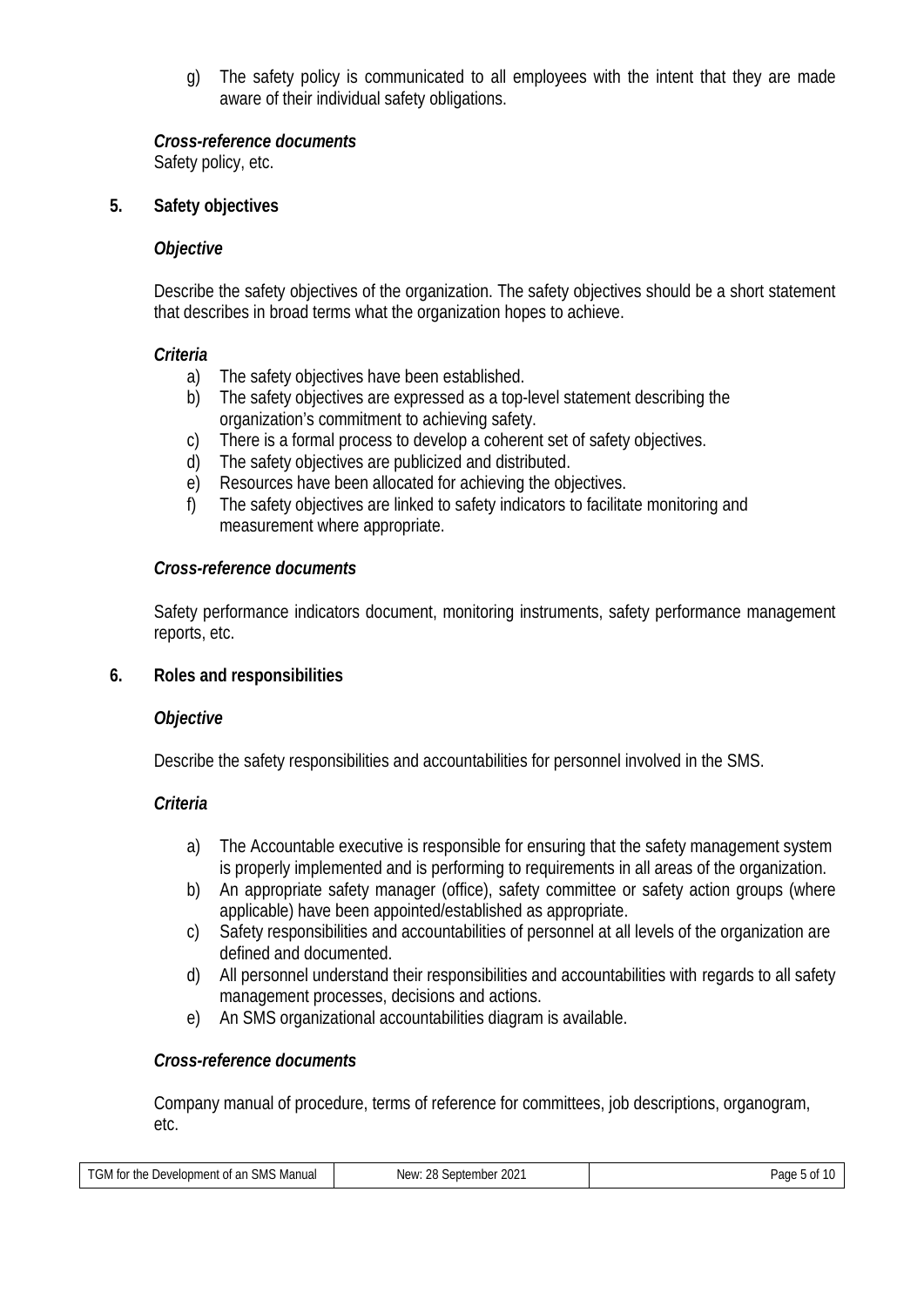# **7. Safety reporting systems**

# *Objective*

A reporting system should include both reactive (accident/incident reports, etc.) and proactive/ predictive (hazard reports). Describe the respective reporting systems (voluntary, mandatory and confidential). Factors to consider include: report format, confidentiality, addressees, investigation/evaluation procedures, corrective/ preventive actions and report dissemination.

# *Criteria*

- a) The organization has a procedure that provides for the capture of internal occurrences including accidents, incidents and other occurrences relevant to SMS.
- b) A distinction is to be made between mandatory reports (accidents, serious incidents, major defects, etc.), which are required to be notified to the CAA, and other routine occurrence reports, which remain within the organization.
- c) There is also a voluntary and confidential hazard/occurrence reporting system, incorporating appropriate identity/data protection as applicable.
- d) The respective reporting processes are simple, accessible and commensurate with the size of the organization.
- e) High-consequence reports and associated recommendations are addressed to and reviewed by the appropriate level of management.
- f) Reports are collected in an appropriate database to facilitate the necessary analysis.

# *Cross-reference documents*

Reporting system, reporting forms, data/information management policies, reporting procedures, accidents/incidents reports, feedback, etc.

# **8. Hazard identification and risk assessment**

# *Objective*

Describe the hazard identification system and how such data are collated. Describe the process for the categorization of hazards/risks and their subsequent prioritization for a documented safety assessment. Describe how the safety assessment process is conducted and how preventive action plans are implemented.

# *Criteria*

- a) Identified hazards are evaluated, prioritised and processed for risk assessment as appropriate.
- b) There is a structured process for risk assessment involving the evaluation of severity, likelihood, tolerability, and preventive controls.
- c) Hazard identification and risk assessment procedures focus on aviation safety as their fundamental context
- d) The risk assessment process utilizes worksheets, forms, or software appropriate to the complexity of the organization and operations involved.
- e) Completed safety assessments are approved by the appropriate level of management.
- f) There is a process for evaluating the effectiveness of the corrective, preventive and recovery measures that have been developed.

| TGM for .<br>* th∈<br>Manual<br>. Development of an '<br>SMS | $\sim$<br>ററ<br>NI∆\M'<br>eptember<br>LUZ.<br>______ | Pane. |
|--------------------------------------------------------------|------------------------------------------------------|-------|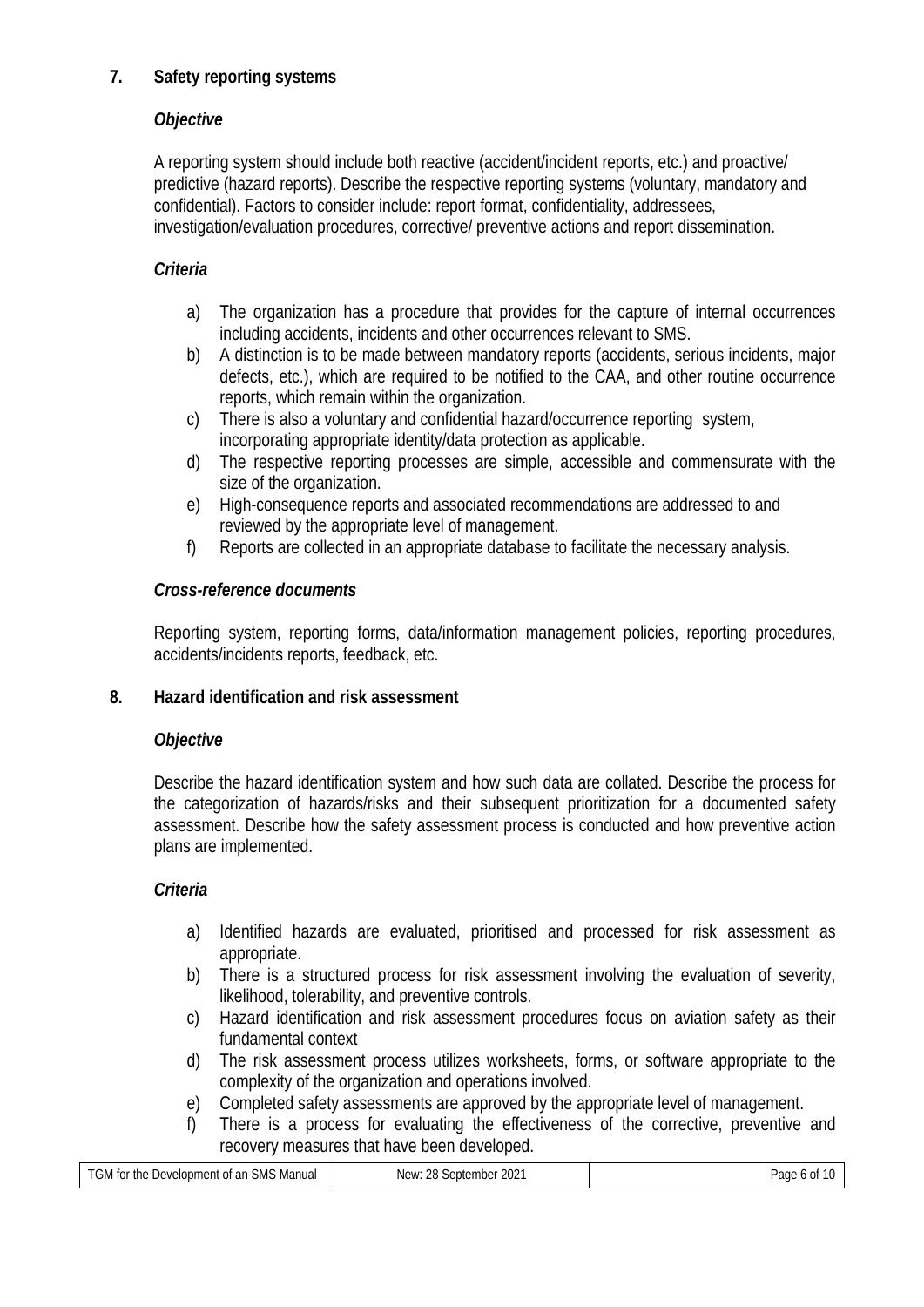g) There is a process for periodic review of completed safety assessments and documenting their outcomes.

## *Cross-reference documents*

Risk registers, risk matrixes, analysed reports, safety improvement recommendations, safety performance measurement mechanisms, etc.

## **9. Safety performance monitoring and measurement**

## *Objective*

Describe the safety performance monitoring and measurement component of the SMS. This includes the organization's SMS safety performance targets and safety performance indictors (SPIs).

## *Criteria*

- a) The formal process to develop and maintain a set of safety performance indicators and their associated performance targets.
- b) Correlation established between the SPIs and the organization's safety objectives where applicable and the process of regulatory acceptance of the SPIs where required.
- c) The process of monitoring the performance of these SPIs including remedial action procedure whenever unacceptable or abnormal trends are triggered.
- d) Any other supplementary SMS or safety performance monitoring and measurement criteria or process.

## *Cross-reference documents*

Reports, procedures, submission of SPTs to the CAA, etc.

## **10. Safety-related investigations and remedial actions**

## *Objective*

Describe how accidents/incidents/occurrences are investigated and processed within the organization, including their correlation with the organization's SMS hazard identification and risk management system.

## *Criteria*

- a) Procedures to ensure that reported accidents and incidents are investigated internally.
- b) Dissemination of completed investigation reports internally as well as to the CAA as applicable.
- c) A process for ensuring that corrective actions taken or recommended are carried out and for evaluating their outcomes/effectiveness.
- d) Procedure on disciplinary inquiry and actions associated with investigation report outcomes.
- e) Clearly defined conditions under which punitive disciplinary action would be considered (e.g., illegal activity, recklessness, gross negligence or wilful misconduct).
- f) A process to ensure that investigations include identification of active failures as well as contributing factors and hazards.

| TGM for the<br><b>SMS Manual</b><br>: Development of an | $202^{\circ}$<br>28<br>New <sup>.</sup><br>september | Page<br>0ľ |
|---------------------------------------------------------|------------------------------------------------------|------------|
|                                                         | <b>MILLYM</b>                                        |            |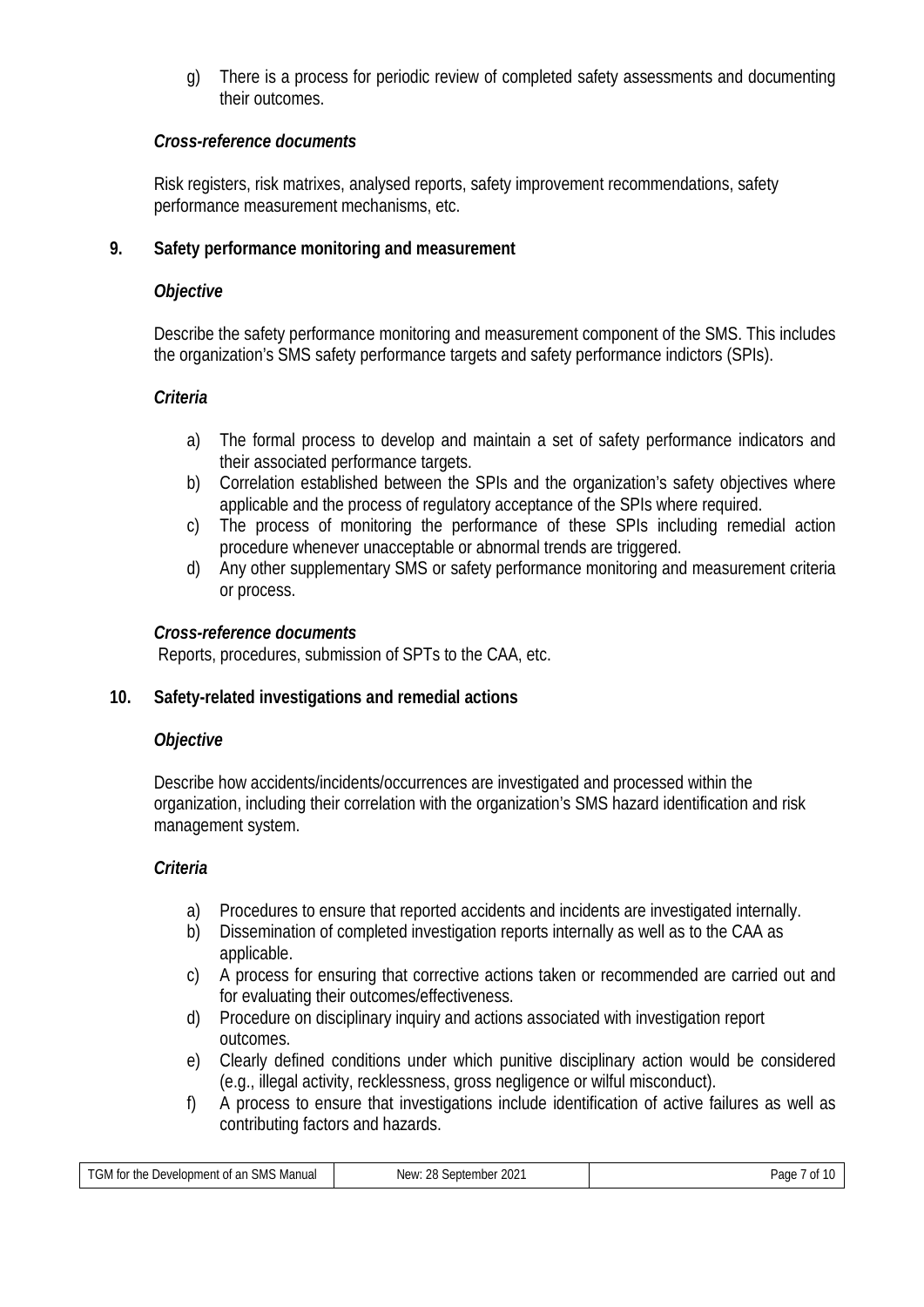g) Investigation procedure and format provides for findings on contributing factors or hazards to be processed for follow-up action by the organization's hazard identification and risk management system where appropriate.

## *Cross-reference documents*

Reporting procedures, outcomes of accidents/incidents investigation, safety improvement recommendations, just culture promotion, enforcement procedures/guidelines, etc.

## **11. Safety training and communication**

## *Objective*

Describe the type of SMS and other safety-related training that staff receives and the process for assuring the effectiveness of the training. Describe how such training procedures are documented. Describe the safety communication processes/channels within the organization.

## *Criteria*

- a) The training syllabus, eligibility and requirements are documented.
- b) There is a validation process that measures the effectiveness of training.
- c) The training includes initial, recurrent and update training, where applicable.<br>d) The organization's SMS training is part of the organization's overall training
- The organization's SMS training is part of the organization's overall training programme.
- e) SMS awareness is incorporated into the employment or indoctrination programme.
- f) The safety communication processes/channels within the organization.

## *Cross-reference documents*

Training records, attendance registers, training policy, training programme, safety promotions initiatives, internal communication, etc.

# **12. Continuous improvement and SMS audit**

## *Objective*

Describe the process for the continuous review and improvement of the SMS.

# *Criteria*

- a) The process for regular internal audit/review of the organization's SMS to ensure its continuing suitability, adequacy and effectiveness.
- b) Describe any other programmes contributing to continuous improvement of the organization's SMS and safety performance, e.g., MEDA, safety surveys, ISO systems.

## *Cross-reference documents*

Audit schedules, audit reports, improvement recommendations, etc.

## **13. SMS records management**

## *Objective*

| <b>TGM</b><br>$\ddot{\phantom{0}}$<br>⊦SMS Manual<br>* th∈<br>. Development<br>. ar<br>∡ ∩t<br>.<br>$\mathbf{1}$ | 28 S<br>$202 -$<br>NIA₩<br>ientemb<br>nber<br>. vevv | Page<br>.<br>$\mathbf{v}$ |
|------------------------------------------------------------------------------------------------------------------|------------------------------------------------------|---------------------------|
|                                                                                                                  |                                                      |                           |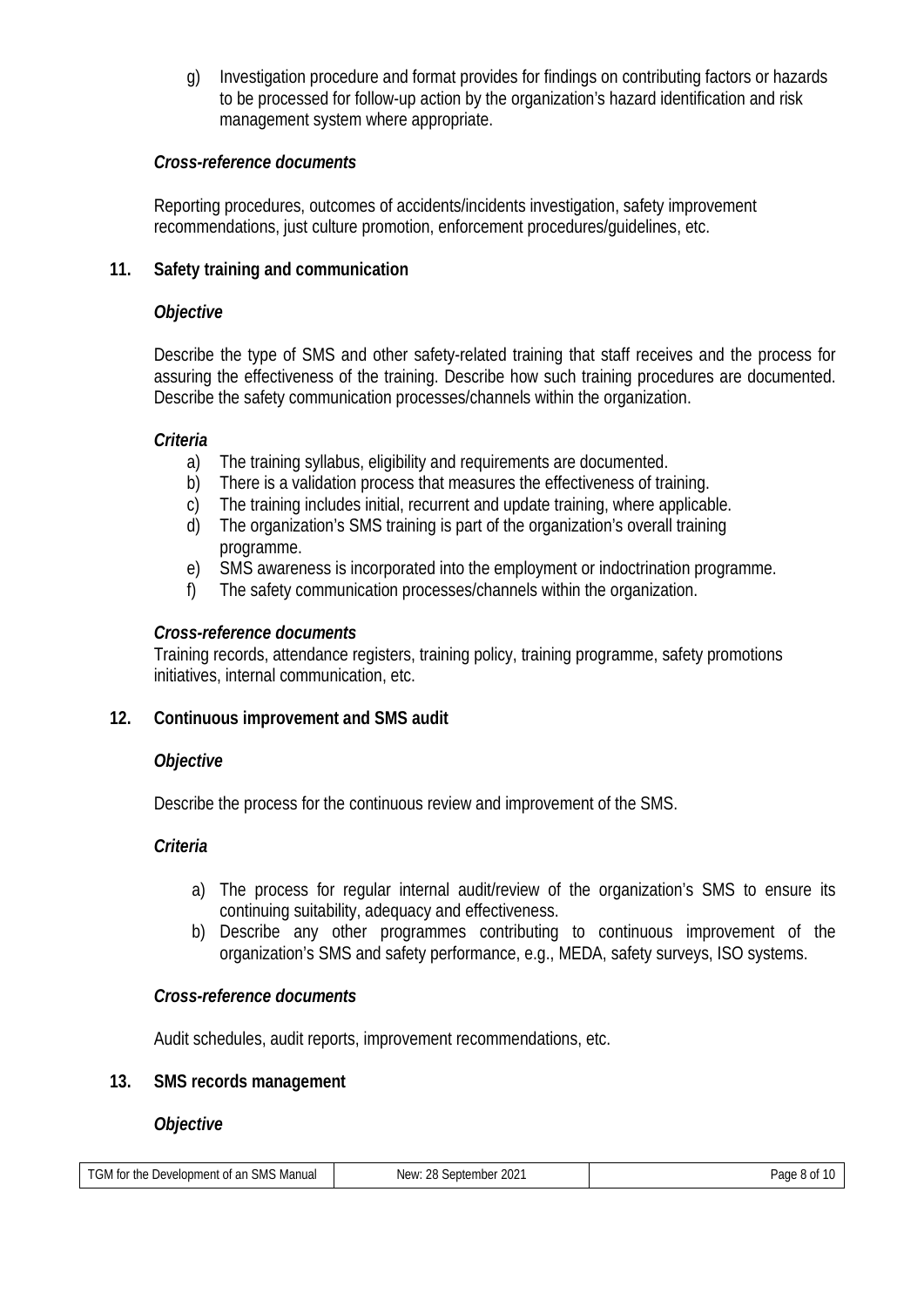Describe the method of storing all SMS-related records and documents.

## *Criteria*

- a) The organization has an SMS record or archiving system that ensures the retention of all records generated in conjunction with the implementation and operation of the SMS.
- b) Records to be kept include hazard reports, risk assessment reports, safety action group/safety meeting notes, safety performance indicator charts, SMS audit reports and SMS training records.
- c) Records should be traceable for all elements of the SMS and be accessible for routine administration of the SMS as well as internal and external audits purposes.

## *Cross-reference documents*

## **14. Management of change**

## *Objective*

Describe the organization's process for managing changes that may have an impact on safety risks and how such processes are integrated with the SMS.

## *Criteria*

- a) Procedures to ensure that substantial organizational or operational changes take into consideration any impact which they may have on existing safety risks.
- b) Procedures to ensure that appropriate safety assessment is performed prior to introduction of new equipment or processes which have safety risk implications.
- c) Procedures for review of existing safety assessments whenever there are changes to the associated process or equipment.

## *Cross-reference documents*

Company SOP relating to management of change, etc.

## **15. Emergency/contingency response plan**

## *Objective*

Describe the organization's intentions regarding, and commitment to dealing with, emergency situations and their corresponding recovery controls. Outline the roles and responsibilities of key personnel. The emergency response plan (where applicable) can be a separate document, or it can be part of the SMS manual.

## *Criteria (as applicable to the organization)*

- a) The organization has an emergency plan that outlines the roles and responsibilities in the event of a major incident, crisis or accident.
- b) There is a notification process that includes an emergency call list and an internal mobilization process.